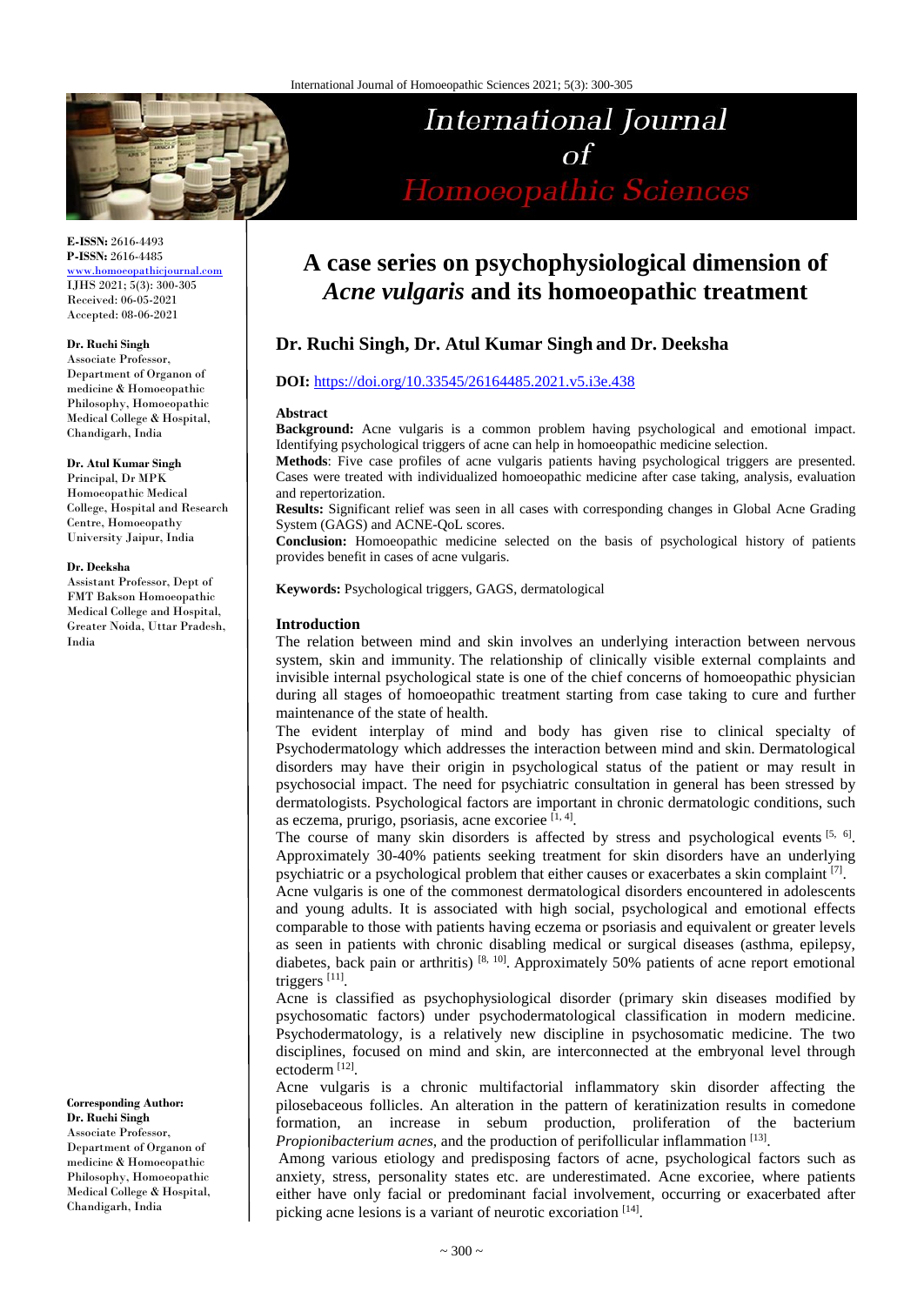Symptoms of mind and disposition are of highest importance for a homoeopathic physician while understanding disease causation, case taking, case processing and evaluating the response of a patient to treatment. Mental symptoms as guiding indications of underlying miasmatic state help to understand the aetiopathological state of the patient from homoeopathic standpoint. Significant events leading to mental states and their sequelae are among chief causations and/or aggravating modalities in individual cases. When exceptionally marked utilizing these as eliminating symptoms during repertorisation helps to pinpoint the similimum medicine of the case [15].

A case series of five cases of acne is presented in this article to emphasize the role of mentals or life space investigation in totality of symptoms for the management of acne vulgaris. Although a common complaint treated by homoeopathic physician, acne is often a tenacious and relapsing condition. A thorough differentiation of core causative mental symptoms as compared to mental symptom as a sequelae of psychosocial impact of Acne is essential during case taking and case processing.

#### **Study setting**

The cases were treated at Dr. Madan Pratap Khunteta Homoeopathic Medical College, Hospital and Research Centre, Homoeopathy University, Saipura, Jaipur.

#### **Methods**

Cases of acne vulgaris were treated with individualized Homoeopathic medicines selected after Analysis, Evaluation, constructing Totality of symptoms and Repertorization followed by due consultation of Materia Medica. Informed consent was obtained from the patients. The Homoeopathic medicines were procured from a good manufacturing practices certified company. Homoeopathic medicines were dispensed in globules of size 30, 4 pills to be taken in each dose. Change of medicine and/or dosage was done on basis of Homoeopathic principles after observing changes in symptoms of patient. Each case was followed up for a period of at least 3 months.

#### **Assessment**

Patient response was assessed using Global Acne Grading

System (GAGS)<sup>[16]</sup> and ACNE-QoL scores. Acne-QoL is a patient-completed questionnaire, composed of 19 items in four subscales: Self-Perception, Role-Emotional, Role-Social, and Acne Symptoms denoted by four domains  $D_1$ ,  $D_2$ ,  $D_3$  and  $D_4$  respectively  $^{[17, 19]}$ .

# **Case profiles**

#### **Case 1**

An 18-year old, female presented with multiple painful papular and pustular lesions on face since 1-year which were previously treated with multiple self-prescribed topical applications unsuccessfully. Patient had marked perspiration on face and a habit of picking on lesions and scratching face specially while under stress.

#### **Life-space and mentals**

1 year back patient was in a romantic relationship but her parents forced her to discontinue her studies after knowing about it. She was sad and depressed about the incidence and since then she became reserved, irritable and anxious about her studies and had constant thoughts about her relationship and its failure.

Baseline assessment on September 18, 2017, showed GAGS score-18; ACNE-QoL-  $D_1$ -10,  $D_2$ -8,  $D_3$ -10 and  $D_4$ -10

#### **Prescription and follow-up**

On the basis of totality and repertorial analysis *Natrium muriaticum* 200 single dose, in globules, was prescribed followed by placebo for 15 days.

On the  $2<sup>nd</sup>$  visit, the patient reported that improvement was observed and there were no new lesions and old lesions are better. The treatment was continued with a placebo for next 15 days.

Finally, lesions markedly reduced in one month but few lesions were persistent so *Natrium muriaticum* 200 single dose repeated with placebo for next 15 days on  $3<sup>rd</sup>$  visit with marked improvement but a few new lesions appeared so Natrium Muriaticum 1M single dose with placebo for a week was prescribed on 4<sup>th</sup> visit, lesions completely disappeared so no medicine was prescribed afterwards. GAGS score-2; ACNE-QoL-  $D_1$ -25,  $D_2$ -20,  $D_3$ -25 and  $D_4$ -25 (November 13, 2017).



**Fig 1:** Repertorisation Chart of Case 1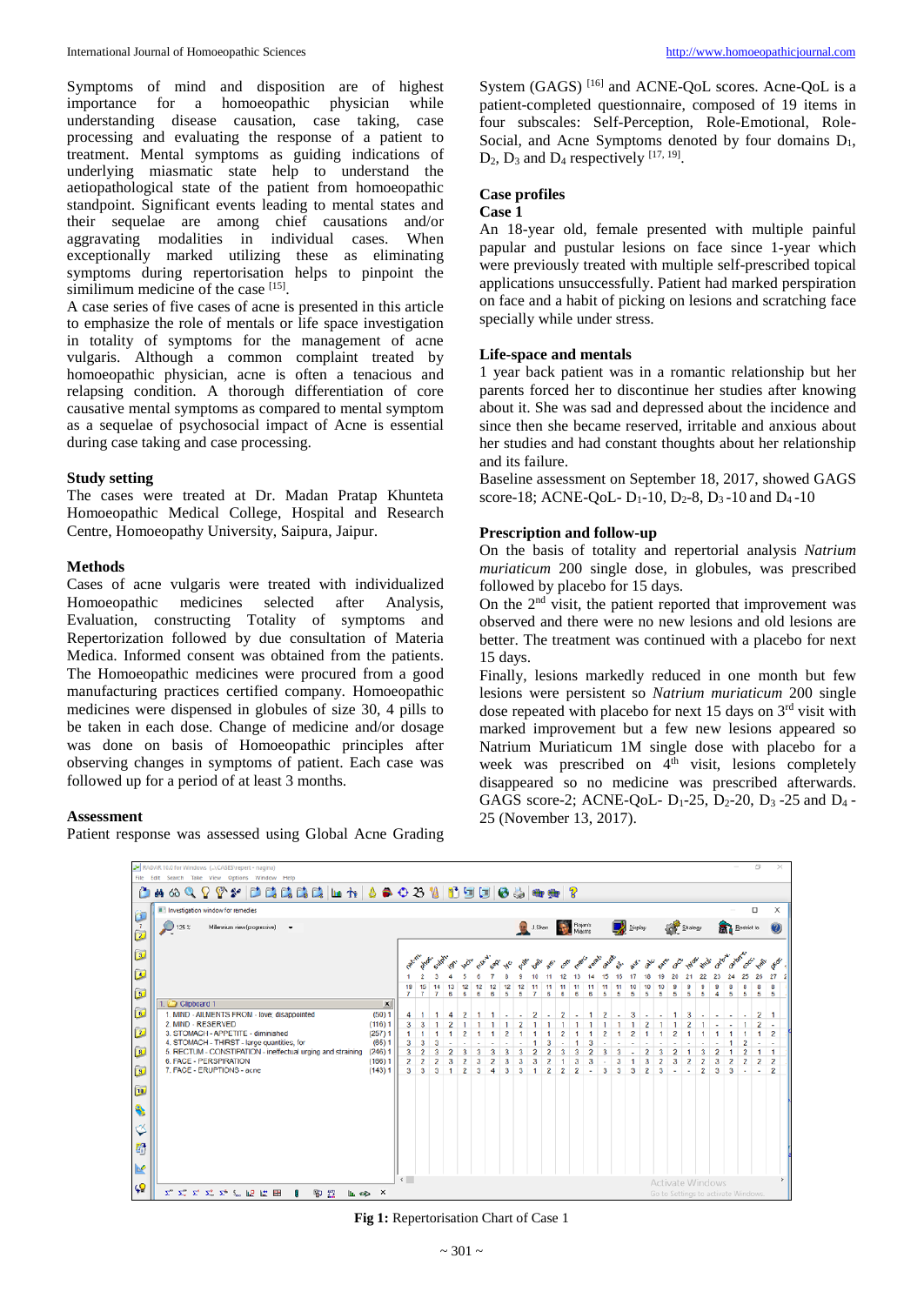#### **Case 2**

An 18 year old male presented with multiple itching, painful, papular, pustules and nodular lesions on face, lesions sensitive to touch, oily skin of face, and multiple iceprick scars from 9 months.

In physical generals, he is easily chilled; doesn't feel hunger but has increased thirst so drinks often; there is craving for sweets; Constipation with insufficient, unsatisfactory stools; perspiration, offensive marked on back

#### **Lifespace and Mentals**

10 months back after passing  $12<sup>th</sup>$  standard his family wanted him to study further but he wanted to be a part of business (Garment's shop) of his father and sit at shop. Had many arguments with parents regarding this and decided to leave studies. He felt violent anger and used to beat his younger brother many times while angry during the incidence. Since then, he became irritable and used to get angry at small issues. He was never interested in studies and found it exerting and burden; full of laziness, no desire to do any work.

#### **Prescription on November 06, 2017 and follow-up up to January 22, 2018**

On the basis of totality and repertorial analysis *Nux vomica* 200 single dose prescribed for 15 days. GAGS score- 27; ACNE-QoL-D<sub>1</sub>-15, D<sub>2</sub>-12, D<sub>3</sub>-15 and D<sub>4</sub>-15 (November 06, 2017).

On the  $2<sup>nd</sup>$  and  $3<sup>rd</sup>$  visits of 15 days interval, the patient reported that improvement was observed and there were no new lesions and old lesions were better. The treatment was continued with placebo. Finally, lesions markedly reduced in one month but few lesions were persistent so *Sulphur* 200 single dose was prescribed as intercurrent medicine on 4<sup>th</sup> visit with marked improvement and lesions completely disappeared, no medicine was prescribed afterwards. GAGS score-6; ACNE-QoL-  $D_1-25$ ,  $D_2-20$ ,  $D_3 -25$  and  $D_4 -25$ (January 22, 2018).



**Fig 2**-Repertorisation chart of Case 2

#### **Case 3**

A 22 year old male presented with multiple itching, painful, papular, pustules and nodulocystic lesions on face, lesions sensitive to touch, oily skin of face and multiple ice-prick scars from 3 years.

**Physical generals**: Appetite was diminished, easy satiety after few mouthfuls; thirstless; desire for spicy food.

**Sexual History:** Married since 4 years but has extramarital relationships with multiple partners and hides his things from wife with fear of divorce. Difficulty in erections while intercourse with increased sexual desire.

**Lifespace and Mentals**: 3 years back he was castoff from his job as a restaurant waiter as he was blamed for stealing things of the restaurant. He felt insulted and for 3 months he didn't join anywhere else. Since then, he doesn't talk to anyone with loud voice and became soft spoken and hesitates to take any decision.

**On physician's observation:** Trying to manipulate his

errors and changing statements while narrating about sexual history.

#### **Prescription on November 18, 2017 and follow-up up to February 26, 2018**

On the basis of totality and repertorial analysis *Lycopodium clavatum* 200 single dose prescribed.

GAGS score-32; ACNE-QoL-  $D_1-10$ ,  $D_2-8$ ,  $D_3-10$  and  $D_4$ -10(November 18, 2017).

On the 2nd visit, the patient reported that improvement was observed and there were no new lesions and old lesions were better. The treatment was continued with placebo for next 15 days. On the 3<sup>rd</sup> visit there was status quo so *Lycopodium clavatum* 200 single dose repeated followed by placebo for next 15 days. On  $4<sup>th</sup>$  visit there was improvement so placebo was prescribed again for next 15 days. On 5<sup>th</sup> visit lesions were again status quo so *Lycopodium clavatum* 1M single dose followed by placebo for next 15 days was prescribed and lesions completely disappeared, no medicine was prescribed afterwards. GAGS score-6; ACNE-QoL-  $D_1-30$ ,  $D_2-24$ ,  $D_3-30$  and  $D_4$  -27(February 26, 2018).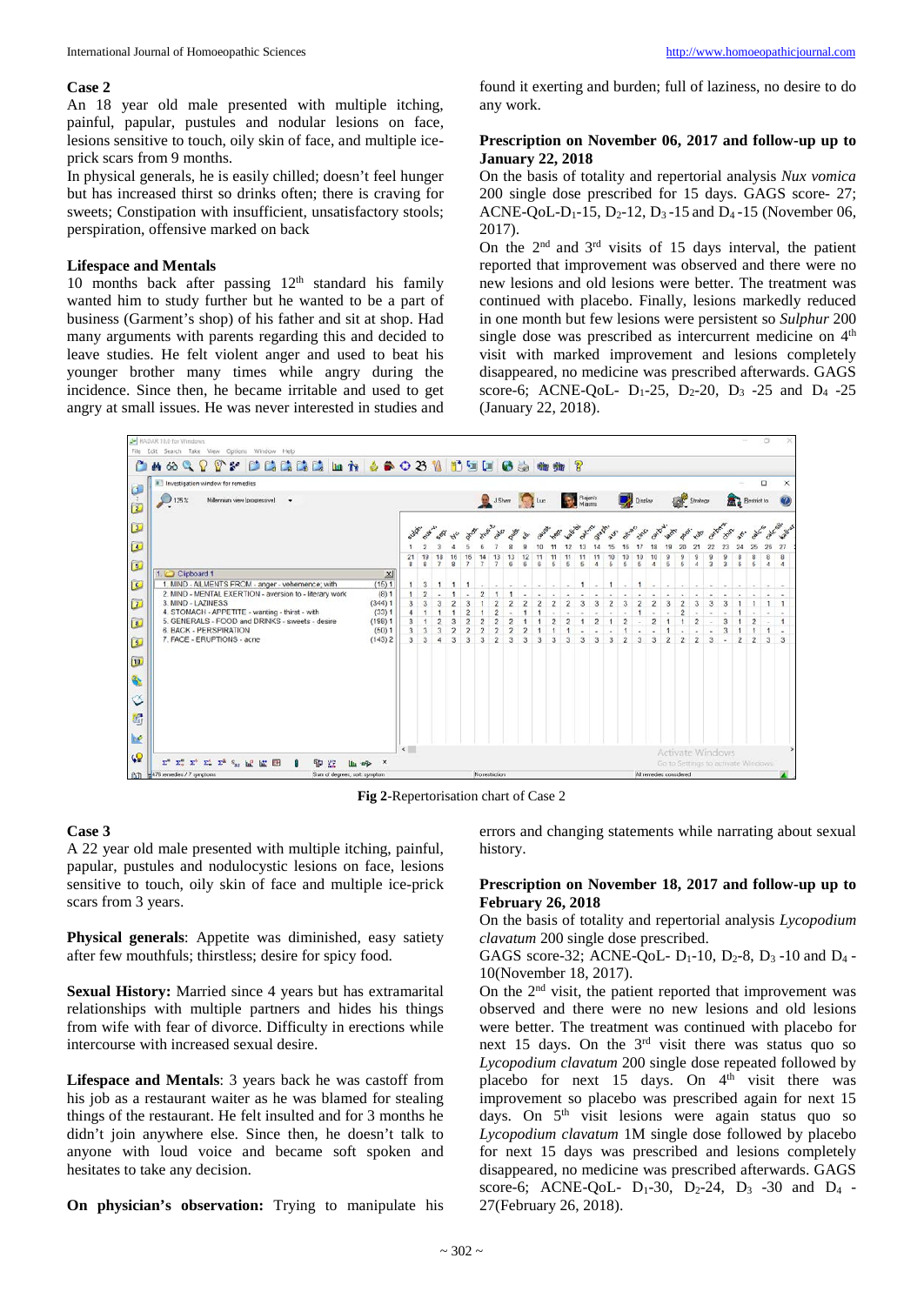| KADAR 10.0 for Windows ( \CASES\repert - moin)                                              |                               |                |  |  |  |  |                |  |  |                  |  |                                                                |                |  |  |  |               |               |  |  |          |  |                         |                   |                                   |   | m |  |
|---------------------------------------------------------------------------------------------|-------------------------------|----------------|--|--|--|--|----------------|--|--|------------------|--|----------------------------------------------------------------|----------------|--|--|--|---------------|---------------|--|--|----------|--|-------------------------|-------------------|-----------------------------------|---|---|--|
| File Edit Search Take View Options Window Help                                              |                               |                |  |  |  |  |                |  |  |                  |  |                                                                |                |  |  |  |               |               |  |  |          |  |                         |                   |                                   |   |   |  |
| 0409977055551x1660310985405                                                                 |                               |                |  |  |  |  |                |  |  |                  |  |                                                                |                |  |  |  |               |               |  |  |          |  |                         |                   |                                   |   |   |  |
| <sup>8</sup> Investigation window for remedies                                              |                               |                |  |  |  |  |                |  |  |                  |  |                                                                |                |  |  |  |               |               |  |  |          |  |                         |                   |                                   | ▭ |   |  |
| $\begin{bmatrix} 1 \\ 7 \\ 2 \end{bmatrix}$<br>Millennium view (progressive)<br>125%<br>٠   |                               |                |  |  |  |  |                |  |  | J.Sheir Rajari's |  |                                                                |                |  |  |  | Display       |               |  |  | Strategy |  |                         | <b>Bestict to</b> |                                   |   |   |  |
| $\omega$                                                                                    |                               |                |  |  |  |  |                |  |  |                  |  |                                                                |                |  |  |  |               |               |  |  |          |  |                         |                   | 3888880 a 360 88 a 360 0 88 A 88° |   |   |  |
| $\omega$                                                                                    |                               |                |  |  |  |  |                |  |  |                  |  |                                                                |                |  |  |  |               |               |  |  |          |  |                         |                   |                                   |   |   |  |
|                                                                                             |                               |                |  |  |  |  | $\frac{13}{5}$ |  |  |                  |  | $\frac{10}{5}$                                                 | $\frac{10}{5}$ |  |  |  | $\frac{8}{5}$ | $\frac{8}{5}$ |  |  |          |  |                         |                   |                                   |   |   |  |
| $\bullet$<br>1 Clipboard 1                                                                  | $\times$                      |                |  |  |  |  |                |  |  |                  |  |                                                                |                |  |  |  |               |               |  |  |          |  |                         |                   |                                   |   |   |  |
| C<br>1. MIND - AILMENTS FROM - mortification                                                | (67)1                         |                |  |  |  |  |                |  |  |                  |  |                                                                |                |  |  |  |               | 3             |  |  |          |  |                         |                   |                                   |   |   |  |
| 2. MIND - LIAR                                                                              | (31)1                         |                |  |  |  |  |                |  |  |                  |  |                                                                |                |  |  |  |               |               |  |  |          |  |                         |                   |                                   |   |   |  |
| $\omega$<br>3. STOMACH - THIRSTLESS<br>4. STOMACH - APPETITE - easy satiety                 | (179)1<br>(106)1              |                |  |  |  |  |                |  |  |                  |  |                                                                |                |  |  |  |               |               |  |  |          |  |                         |                   |                                   |   |   |  |
| 5. GENERALS - FOOD and DRINKS - spices - desire                                             | (83)1                         |                |  |  |  |  |                |  |  |                  |  |                                                                |                |  |  |  |               |               |  |  |          |  |                         |                   |                                   |   |   |  |
| $\omega$<br>6. MALE GENITALIA/SEX - SEXUAL DESIRE - increased - erect (58) 1                |                               |                |  |  |  |  |                |  |  |                  |  |                                                                |                |  |  |  |               |               |  |  |          |  |                         |                   |                                   |   |   |  |
| 7. FACE - ERUPTIONS - acne<br>$\mathbf{B}$                                                  | (143)1                        |                |  |  |  |  |                |  |  |                  |  |                                                                |                |  |  |  |               |               |  |  |          |  |                         |                   |                                   |   |   |  |
|                                                                                             |                               |                |  |  |  |  |                |  |  |                  |  |                                                                |                |  |  |  |               |               |  |  |          |  |                         |                   |                                   |   |   |  |
| $\boxed{10}$                                                                                |                               |                |  |  |  |  |                |  |  |                  |  |                                                                |                |  |  |  |               |               |  |  |          |  |                         |                   |                                   |   |   |  |
| $\frac{d\mathbf{y}}{d\mathbf{y}}$                                                           |                               |                |  |  |  |  |                |  |  |                  |  |                                                                |                |  |  |  |               |               |  |  |          |  |                         |                   |                                   |   |   |  |
|                                                                                             |                               |                |  |  |  |  |                |  |  |                  |  |                                                                |                |  |  |  |               |               |  |  |          |  |                         |                   |                                   |   |   |  |
| $\heartsuit$                                                                                |                               |                |  |  |  |  |                |  |  |                  |  |                                                                |                |  |  |  |               |               |  |  |          |  |                         |                   |                                   |   |   |  |
| $\mathcal{U}^{\bullet}_{ij}$                                                                |                               |                |  |  |  |  |                |  |  |                  |  |                                                                |                |  |  |  |               |               |  |  |          |  |                         |                   |                                   |   |   |  |
|                                                                                             |                               |                |  |  |  |  |                |  |  |                  |  |                                                                |                |  |  |  |               |               |  |  |          |  |                         |                   |                                   |   |   |  |
| M                                                                                           |                               |                |  |  |  |  |                |  |  |                  |  |                                                                |                |  |  |  |               |               |  |  |          |  |                         |                   |                                   |   |   |  |
| <b>GP</b>                                                                                   |                               | > 1            |  |  |  |  |                |  |  |                  |  |                                                                |                |  |  |  |               |               |  |  |          |  | <b>Activate Windows</b> |                   |                                   |   |   |  |
| z.<br>$\Sigma^*$ , $\Sigma^*$ , $\Sigma^*$ , $\Sigma^*$<br>h.P.<br><b>Batt</b><br>-EH<br>90 |                               |                |  |  |  |  |                |  |  |                  |  | Go to Settings to activate Windows.<br>All remedies considered |                |  |  |  |               |               |  |  |          |  |                         |                   |                                   |   |   |  |
| 350 remedies / 7 symptoms<br>$\mathfrak{m}$                                                 | Sum of degrees, sort, symptom | No restriction |  |  |  |  |                |  |  |                  |  |                                                                |                |  |  |  |               |               |  |  |          |  |                         |                   |                                   |   |   |  |

**Table 3:** Repertorisation chart of Case 3

# **Case 4**

A 25 year old female presented with multiple itching, painful, papular, pustules and nodular lesions on face, unhealthy, greasy skin of face from 5 years.

**Physical generals:** Thirstless; Constipation with no urging, passes painful hard stools in 2 days; and sleep disturbed due to constant thinking while lying for sleep.

#### **Sexual History**

Married since 6 years with history of marital sexual abuse. Pain during and after intercourse.

# **Gynaecological and obstetrics history**

Cycle-Regular, 4/28-30 Days. Discharge per vagina-Thick, white, with itching in vulval region.

Obstetrics history- $G_3P_3A_0L_3$ 

# **Lifespace and Mentals**

5 years back her husband left the job (fruits hawker) and started excessive alcohol drinking and abusing her physically and sexually and she felt angry with herself but never expressed. She started working as tailor for earning but her husband never supported her.

She is reserved and shy and keeps things to herself only and blames herself for not being strong enough to resist.

#### **Prescription on January 26, 2018 and follow-up up to April 9, 2018**

On the basis of totality and repertorial analysis *Staphysagria* 200 single dose prescribed. GAGS score-30; ACNE-QoL- $D_1$ -15,  $D_2$ -12,  $D_3$ -15 and  $D_4$ -15(January 26, 2018).

On the  $2<sup>nd</sup>$  and  $3<sup>rd</sup>$  visit, the patient reported that improvement was observed and there were no new lesions and old lesions were better. The treatment was continued with placebo for one month. However, no significant change was observed on the 4<sup>th</sup> visit. After reconsidering the case, *Staphysagria* 200 single dose was repeated with placebo for next 15 days. On 5th visit there was improvement so placebo was prescribed again for next 15 days. On  $6<sup>th</sup>$  visit there were few new lesions and old lesions were same, therefore *Staphysagria* 1M single dose with placebo for next 15 days was prescribed. On  $7<sup>th</sup>$  visit lesions remitted therefore no medicine was prescribed afterwards. GAGS score-12; ACNE-QoL-  $D_1-30$ ,  $D_2-24$ ,  $D_3-30$  and  $D_4-27(Apri)$  9, 2018).



**Table 4:** Repertorisation chart of Case 4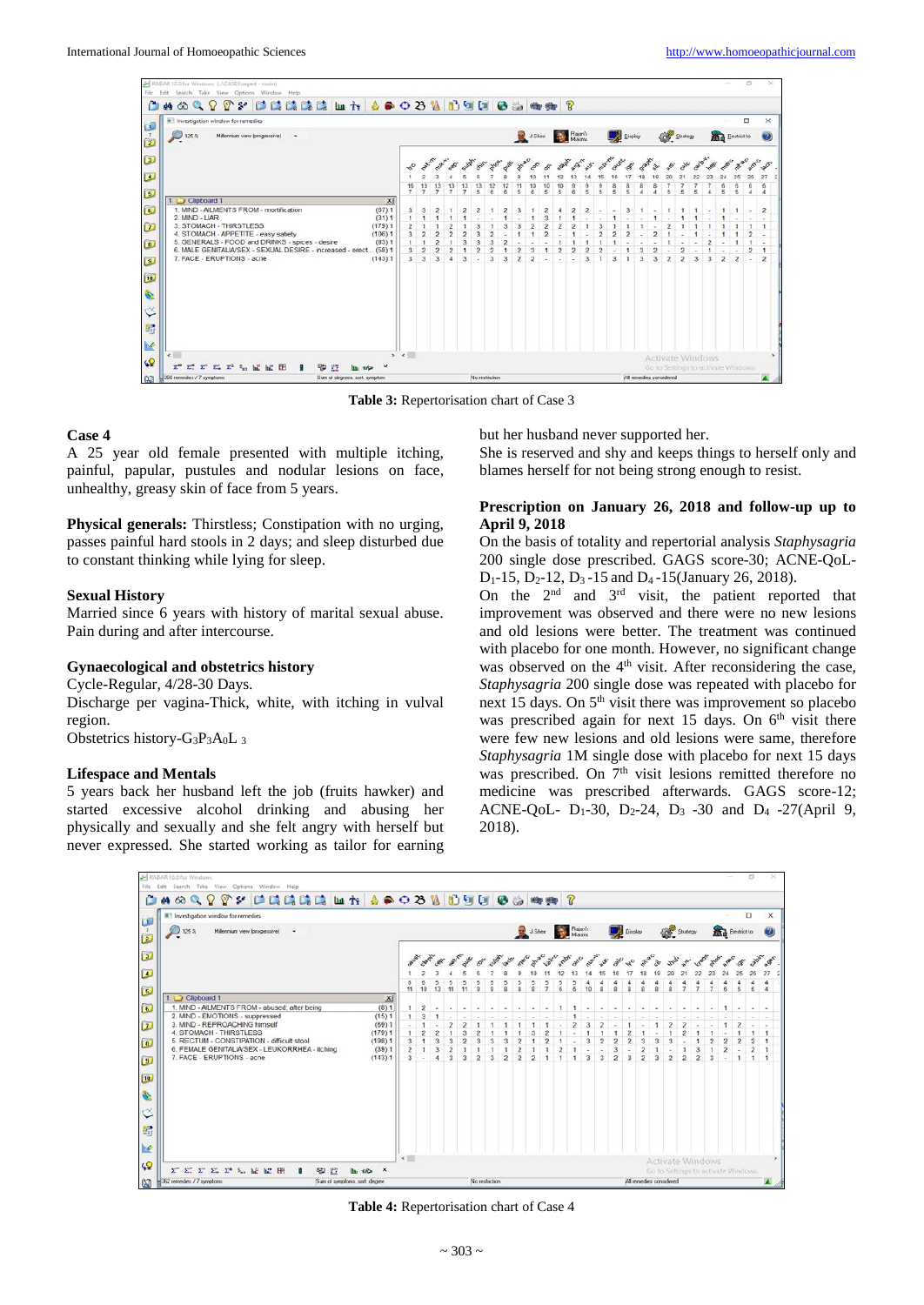#### **Case 5**

A 20 years old female presented with multiple itching, painful comedones, papulo-pustular and nodular lesions on face from 2 years.

**Physical generals**- Thirstless with dryness of lips; Desire for fried, fatty food with causes diarrhea and pain in abdomen;

#### **Menstrual history**

Menarche**-**15 years, late, had taken medicines initially for 2 years for regularizing cycle. Cycle-Regular-/28-32 Days NAC.

#### **Lifespace and Mentals**

2 years back her education was discontinued. She felt like there is nobody in her life who love her and care for her. She was stressed and felt sad, felt like crying and weeping all the time (even while narrating the incidence she was tearful) about the incidence, since then she became very

emotional, sensitive and gets hurt easily. She always needs someone to talk to her and listen to her.

#### **Prescription on November 18, 2017 and follow-up up to January 27, 2018**

On the basis of totality and repertorial analysis *Pulsatilla nigricans* 200 single dose prescribed with placebo for 15 days. GAGS score-26; ACNE-QoL-  $D_1$ -10,  $D_2$ -8,  $D_3$ -10 and D4 -10 (November 18, 2017).

On the  $2<sup>nd</sup>$  and  $3<sup>rd</sup>$  and  $4<sup>th</sup>$  visit, the patient reported that improvement was observed and there were no new lesions and old lesions were better. The treatment was continued with placebo for 2 months. On the  $5<sup>th</sup>$  visit there was status quo so *Pulsatilla nigricans* 200 single dose was repeated with placebo for next 15 days. On  $6<sup>th</sup>$  visit there was improvement so placebo was prescribed again for next 15 days and thereafter lesions remitted therefore no medicine was prescribed afterwards. GAGS score-4; ACNE-QoL- D1- 25, D2-20, D3 -25 and D4 -25(January 27, 2018).





#### **Conclusion**

Life span investigation forms a major part of homoeopathic case taking. Identifying potential triggers and emotional symptoms of patients help in finding the similmum. The present case series shows the role of psychological symptoms and history in homeopathic medicine selection and cure. Individualized homoeopathic medicine showed positive results in all cases. Acne has multifactorial etiology. A patient centric approach for finding the homoeopathic similimum gives benefit to patient.

Homoeopathic treatment involves a deeper understanding of each case in a wholistic, individualistic and dynamic manner. This case series shows the potential benefit of homoeopathy in cases of acne vulgaris. Future studies on role of homoeopathy in disorders having prominent psychological causes are warranted.

#### **References**

1. Jafferany M. Psychodermatology: a guide to understanding common psychocutaneous disorders. Prim Care Companion J Clin Psychiatry 2007;9(3):203-213.

- 2. Humphreys F, Humphreys MS. Psychiatric morbidity and skin disease: what dermatologists think they see? Br J Dermatol 1998;139:679-681. [PubMed] [Google Scholar]
- 3. Attah Johnson FY, Mostaghimi H. Comorbidity between dermatologic diseases and psychiatric disorders in Papua New Guinea. Int J Dermatol 1995;34:244-248. [PubMed] [Google Scholar]
- 4. Capoore HS, Rowland Payne CM, Goldin D. Does psychological intervention help chronic skin conditions? Postgrad Med J. 1998;74:662-664.[PMC free article] [PubMed] [Google Scholar]
- 5. Humphreys F, Humphreys MS. Psychiatric morbidity and skin disease: What dermatologists think they see. Br J Dermatol 1998;139:679-81. [PUBMED]
- 6. Capoore HS, Rowland Payne CM, Goldin D. Does psychological intervention help chronic skin conditions? Postgrad Med J 1998;74:662-4. [PUBMED]
- 7. Picardi A, Abeni D, Melchi CF, Puddu P, Pasquini P. Psychiatric morbidity in dermatological outpatients: An issue to be recognized. Br J Dermatol 2000;143:983-91.